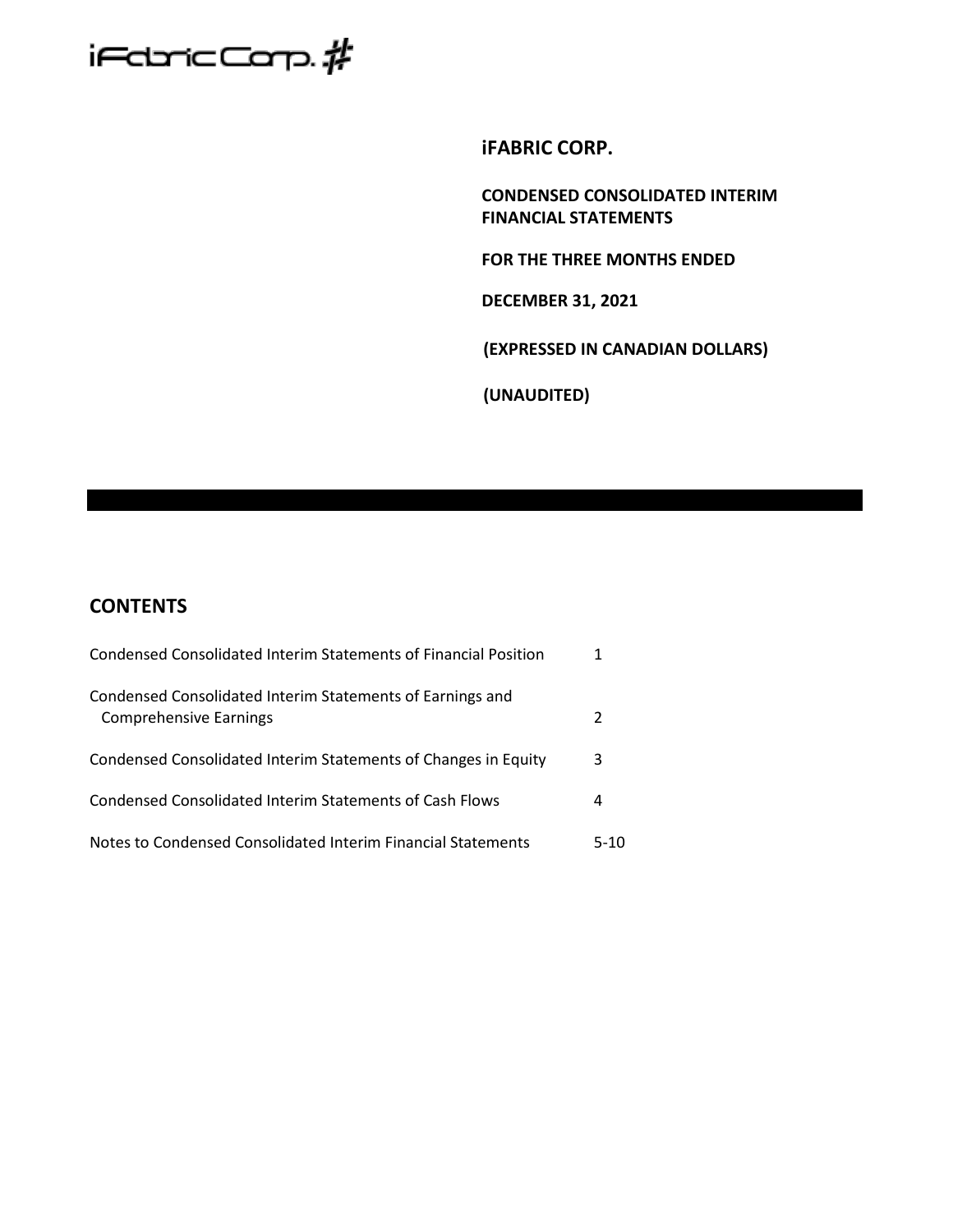## **iFABRIC CORP. CONDENSED CONSOLIDATED INTERIM STATEMENTS OF FINANCIAL POSITION (Unaudited, Expressed in Canadian Dollars)**

| As at                                                   | December 31,<br>2021 | September 30,<br>2021 |
|---------------------------------------------------------|----------------------|-----------------------|
| <b>ASSETS</b>                                           |                      |                       |
| <b>Current assets</b>                                   |                      |                       |
| Cash                                                    | 7,994,659            | 8,901,718             |
| Accounts receivable (note 4)                            | 5,318,420            | 6,452,896             |
| Inventories (note 5)                                    | 4,410,312            | 3,015,010             |
| Income taxes recoverable                                | 90,497               | 90,521                |
| Prepaid expenses and deposits (note 6)                  | 5,977,817            | 4,734,352             |
| <b>Total current assets</b>                             | 23,791,705           | 23,194,497            |
| <b>Non-current assets</b>                               |                      |                       |
| Due from related parties (note 7)                       | 104,748              | 131,404               |
| Property, plant and equipment                           | 2,978,705            | 2,942,104             |
| Right-of-use assets                                     | 45,899               | 54,168                |
| Deferred development costs                              | 224,953              | 231,658               |
| Deferred income taxes                                   | 1,078,100            | 1,020,984             |
| Goodwill                                                | 55,050               | 55,050                |
| <b>Total non-current assets</b>                         | 4,487,455            | 4,435,368             |
| <b>Total assets</b>                                     | 28,279,160           | 27,629,865            |
| <b>LIABILITIES</b>                                      |                      |                       |
| <b>Current liabilities</b>                              |                      |                       |
| Accounts payable and accrued liabilities (note 9)       | 3,349,192            | 2,941,445             |
| Customer deposits                                       | 220,293              | 151,315               |
| Income taxes payable                                    | 356,210              | 256,426               |
| Deferred revenue                                        | 17,543               | 25,609                |
| Current portion of contract liability                   | 112,018              | 180,509               |
| Current portion of lease liability                      | 30,613               | 30,613                |
| Current portion due to related parties                  | 34                   | $\Omega$              |
| Current portion of bank loan payable (note 10)          | 1,193,148            | 1,215,464             |
| <b>Total current liabilities</b>                        | 5,279,051            | 4,801,381             |
| <b>Non-current liabilties</b>                           |                      |                       |
| Non-current portion of lease liability                  | 13,201               | 20,855                |
| Due to related parties                                  | 530,422              | 530,422               |
| <b>Total non-current liabilities</b>                    | 543,623              | 551,277               |
| <b>Total liabilities</b>                                | 5,822,674            | 5,352,658             |
| Commitments (note 14)                                   |                      |                       |
| <b>EQUITY</b>                                           |                      |                       |
| Equity attributable to iFabric Corp. shareholders       |                      |                       |
| Capital stock (note 13)                                 | 13,585,774           | 13,585,774            |
| <b>Reserves</b>                                         | 3,267,744            | 3,264,746             |
| <b>Retained earnings</b>                                | 5,780,885            | 5,612,925             |
| Accumulated other comprehensive loss                    | (193, 687)           | (196, 551)            |
| Total equity attributable to iFabric Corp. shareholders | 22,440,716           | 22,266,894            |
| Non-controlling interest                                | 15,770               | 10,313                |
| <b>Total equity</b>                                     | 22,456,486           | 22,277,207            |
| <b>Total liabilities and equity</b>                     | 28,279,160           | 27,629,865            |

Approved on behalf of the Board of Directors on February 11, 2022

*"Hylton Karon"* "*Hilton Price"* 

The accompanying notes are an integral part of these unaudited condensed consolidated interim financial statements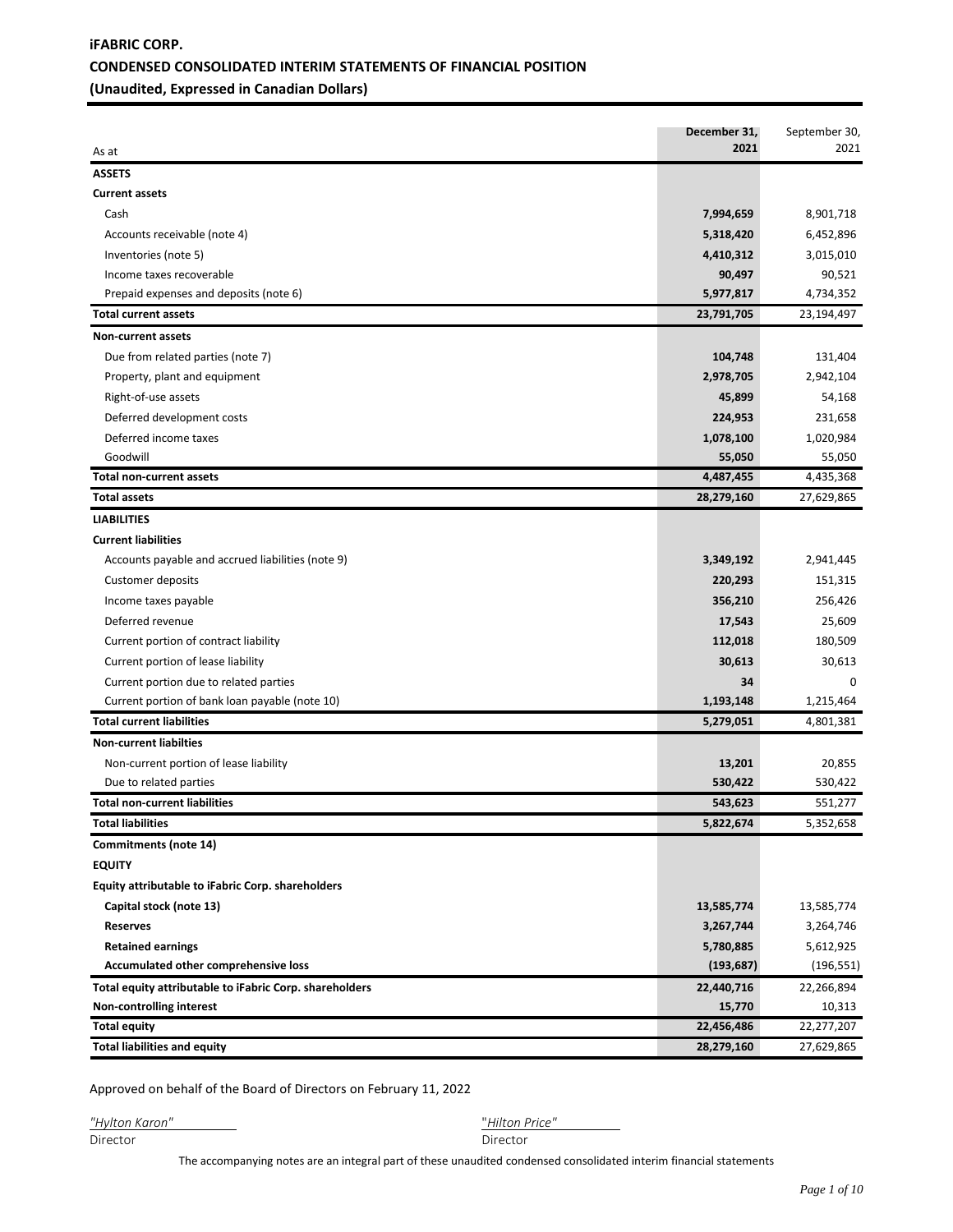## **iFABRIC CORP. CONDENSED CONSOLIDATED INTERIM STATEMENTS OF EARNINGS AND COMPREHENSIVE EARNINGS (Unaudited, Expressed in Canadian Dollars)**

| For the three months ended December 31,                               | 2021      | 2020       |
|-----------------------------------------------------------------------|-----------|------------|
| <b>REVENUE</b>                                                        | 4,993,871 | 7,520,901  |
| <b>COST OF SALES</b>                                                  | 3,144,371 | 4,616,666  |
| <b>GROSS PROFIT</b>                                                   | 1,849,500 | 2,904,235  |
| <b>EXPENSES</b>                                                       |           |            |
| General and administrative costs                                      | 1,120,626 | 882,341    |
| Selling costs                                                         | 313,118   | 214,353    |
| Interest expense                                                      | 10,645    | 14,245     |
| Depreciation of property, plant and equipment and right-of-use assets | 22,327    | 20,990     |
| Amortization of deferred development costs                            | 6,705     | 6,705      |
| Share-based compensation                                              | 2,998     | 6,745      |
|                                                                       | 1,476,419 | 1,145,379  |
| <b>EARNINGS FROM OPERATIONS</b>                                       | 373,081   | 1,758,856  |
| <b>OTHER EXPENSES (INCOME)</b>                                        |           |            |
| Loss (gain) on foreign exchange                                       | 34,565    | (136, 510) |
| Government grants                                                     | (13, 335) | (71, 335)  |
|                                                                       | 21,230    | (207, 845) |
| <b>EARNINGS BEFORE INCOME TAXES</b>                                   | 351,851   | 1,966,701  |
| PROVISION FOR (RECOVERY OF) INCOME TAXES                              |           |            |
| Current                                                               | 235,550   | (40, 462)  |
| Deferred                                                              | (57, 116) | 398,900    |
|                                                                       | 178,434   | 358,438    |
| <b>NET EARNINGS</b>                                                   | 173,417   | 1,608,263  |
| <b>NET EARNINGS ATTRIBUTABLE TO:</b>                                  |           |            |
| iFabric Corp. shareholders                                            | 167,960   | 1,602,282  |
| Non-controlling interest                                              | 5,457     | 5,981      |
|                                                                       | 173,417   | 1,608,263  |
| <b>OTHER COMPREHENSIVE EARNINGS (LOSS)</b>                            |           |            |
| Unrealized gain (loss) on translation of foreign operations           | 2,864     | (271, 871) |
| TOTAL COMPREHENSIVE EARNINGS                                          | 176,281   | 1,336,392  |
| <b>EARNINGS PER SHARE (note 12)</b>                                   |           |            |
| <b>Basic</b>                                                          | 0.006     | 0.060      |
| Diluted                                                               | 0.006     | 0.058      |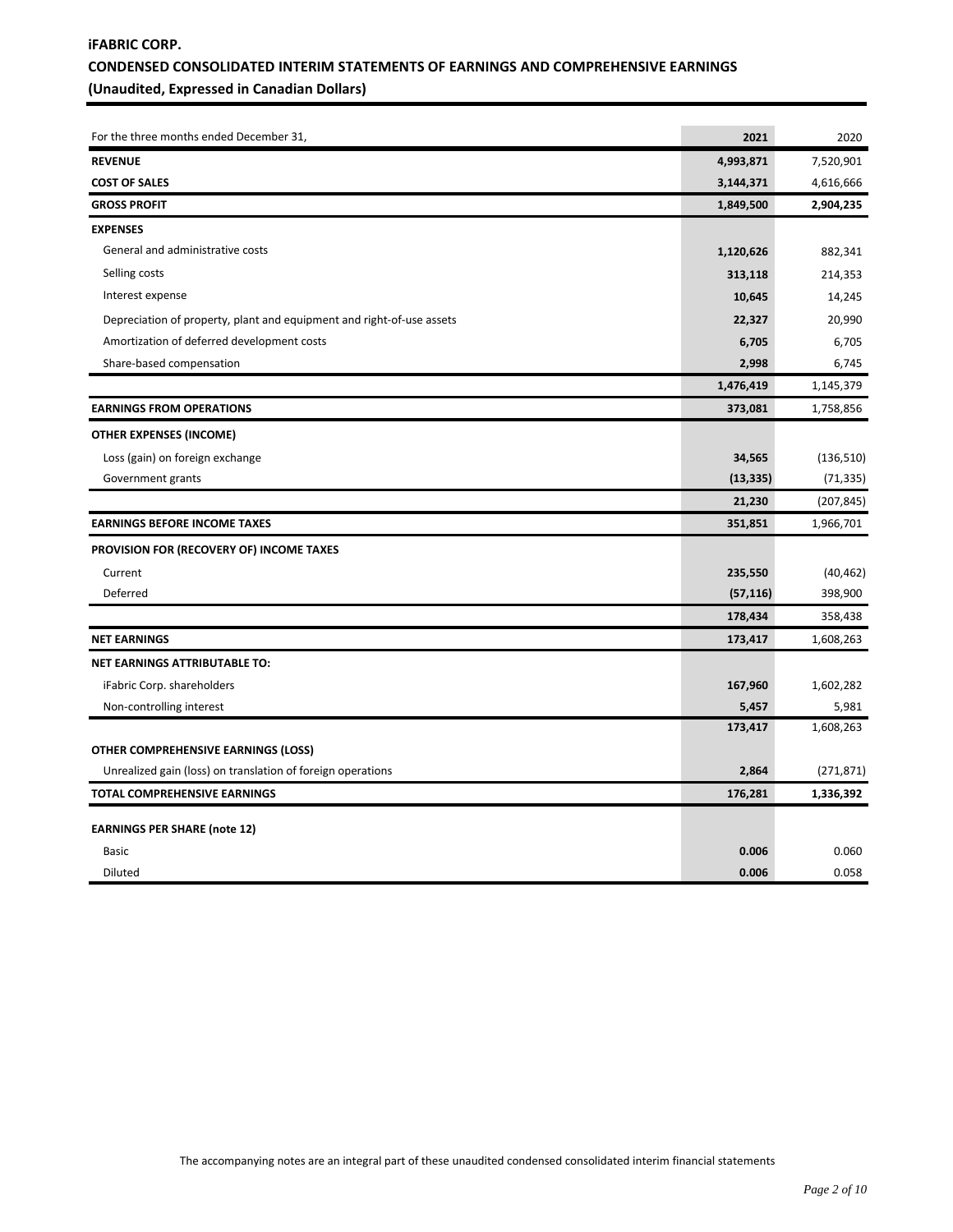## **iFABRIC CORP. CONDENSED CONSOLIDATED INTERIM STATEMENTS OF CHANGES IN EQUITY (Unaudited, Expressed in Canadian Dollars)**

|                                     | Attributable to iFabric Corp. shareholders |                          |                          |                          |                                                              |                          |                             |              |
|-------------------------------------|--------------------------------------------|--------------------------|--------------------------|--------------------------|--------------------------------------------------------------|--------------------------|-----------------------------|--------------|
|                                     |                                            |                          | Reserves                 |                          |                                                              |                          |                             |              |
|                                     | Capital stock                              | Contributed<br>surplus   | Options                  | Retained<br>earnings     | <b>Accumulated Other</b><br>Comprehensive<br>Earnings (Loss) | Total                    | Non-controlling<br>interest | Total equity |
| Balance at September 30, 2021       | 13,585,774                                 | 852,679                  | 2,412,067                | 5,612,925                | (196, 551)                                                   | 22,266,894               | 10,313                      | 22,277,207   |
| Total comprehensive earnings (loss) | $\overline{\phantom{a}}$                   | $\overline{\phantom{0}}$ | $\overline{\phantom{a}}$ | 167,960                  | 2,864                                                        | 170,824                  | 5,457                       | 176,281      |
| <b>Exercise of options</b>          | $\overline{\phantom{0}}$                   |                          | $\overline{\phantom{a}}$ |                          | $\overline{\phantom{a}}$                                     | $\overline{\phantom{0}}$ | $\overline{\phantom{a}}$    |              |
| Share-based compensation            | $\overline{\phantom{0}}$                   | $\overline{\phantom{0}}$ | 2,998                    | $\overline{\phantom{a}}$ | $\overline{\phantom{a}}$                                     | 2,998                    | $\overline{\phantom{a}}$    | 2,998        |
| Balance at December 31, 2021        | 13,585,774                                 | 852,679                  | 2,415,065                | 5,780,885                | (193, 687)                                                   | 22,440,716               | 15,770                      | 22,456,486   |

|                                     | Attributable to iFabric Corp. shareholders |                          |                          |                          |                                                              |            |                             |              |
|-------------------------------------|--------------------------------------------|--------------------------|--------------------------|--------------------------|--------------------------------------------------------------|------------|-----------------------------|--------------|
|                                     |                                            |                          | Reserves                 |                          |                                                              |            |                             |              |
|                                     | Capital stock                              | Contributed<br>surplus   | Options                  | Retained<br>earnings     | <b>Accumulated Other</b><br>Comprehensive<br>Earnings (Loss) | Total      | Non-controlling<br>interest | Total equity |
| Balance at September 30, 2020       | 3,282,276                                  | 852,679                  | 1,915,538                | 3,243,227                | 46,146                                                       | 9,339,866  | 5,005                       | 9,344,871    |
| Total comprehensive earnings (loss) | $\overline{\phantom{a}}$                   |                          | $\overline{\phantom{a}}$ | 1,602,282                | (271, 871)                                                   | 1,330,411  | 5,981                       | 1,336,392    |
| <b>Exercise of options</b>          | 359,000                                    | $\overline{\phantom{0}}$ | (119,000)                | $\overline{\phantom{a}}$ | $\overline{\phantom{a}}$                                     | 240,000    | $\overline{\phantom{a}}$    | 240,000      |
| Share-based compensation            | $\overline{\phantom{a}}$                   | $\overline{\phantom{a}}$ | 6,745                    | $\overline{\phantom{a}}$ | $\overline{\phantom{a}}$                                     | 6,745      | $\overline{\phantom{a}}$    | 6,745        |
| Balance at December 31, 2020        | 3,641,276                                  | 852,679                  | 1,803,283                | 4,845,509                | (225, 725)                                                   | 10,917,022 | 10,986                      | 10,928,008   |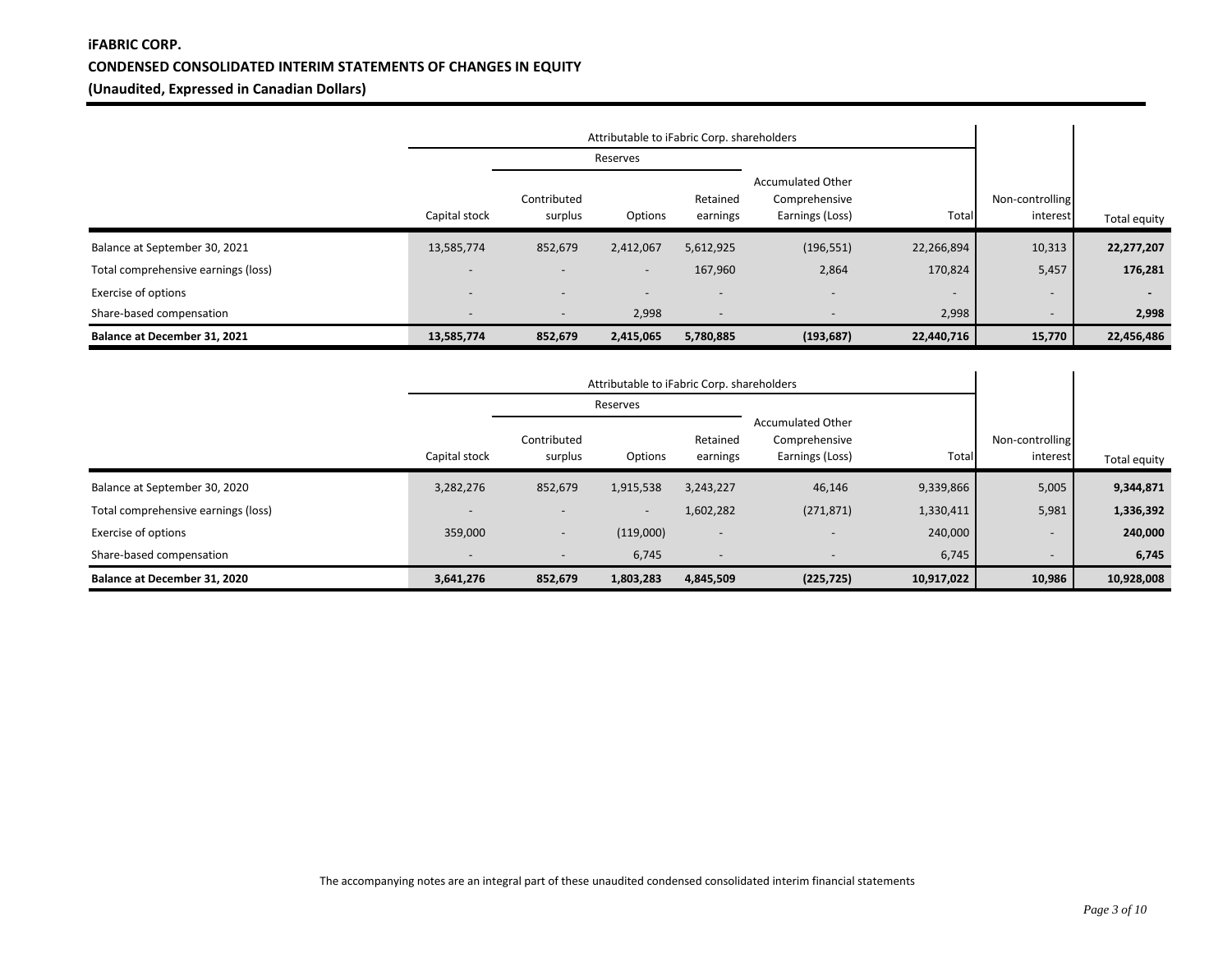## **iFABRIC CORP. CONDENSED CONSOLIDATED INTERIM STATEMENTS OF CASH FLOWS (Unaudited, Expressed in Canadian Dollars)**

| For the three months ended December 31,                               | 2021          | 2020          |
|-----------------------------------------------------------------------|---------------|---------------|
| CASH WAS PROVIDED BY (USED IN)                                        |               |               |
| <b>OPERATING ACTIVITIES</b>                                           |               |               |
| Net earnings                                                          | 173,417       | 1,608,263     |
| Items not affecting cash                                              |               |               |
| Interest on lease liability                                           | 1,775         | 1,670         |
| Depreciation of property, plant and equipment and right-of-use assets | 22,327        | 20,990        |
| Amortization of deferred development costs                            | 6,705         | 6,705         |
| Share-based compensation                                              | 2,998         | 6,745         |
| Deferred income tax provision                                         | (57, 116)     | 398,900       |
|                                                                       | 150,106       | 2,043,273     |
| Changes in operatings assets and liabilities                          |               |               |
| Accounts receivable                                                   | 1,134,476     | 155,016       |
| Inventories                                                           | (1, 395, 302) | 184,196       |
| Income taxes recoverable                                              | 24            | 151,929       |
| Prepaid expenses and deposits                                         | (1, 243, 465) | 161,741       |
| Foreign exchange forward contracts                                    |               | 3,640         |
| Due from related parties                                              | 26,656        |               |
| Accounts payable and accrued liabilities                              | 407,747       | 1,081,345     |
| Customer deposits                                                     | 68,978        | (3,909,093)   |
| Deferred revenue                                                      | (8,066)       | (8,067)       |
| Contract liability                                                    | (68, 491)     | (77, 677)     |
| Income taxes payable                                                  | 99,784        | 58,821        |
|                                                                       | (977, 659)    | (2, 198, 149) |
|                                                                       | (827, 553)    | (154, 876)    |
| <b>FINANCING ACTIVITIES</b>                                           |               |               |
| Due to related parties                                                | 34            | 480           |
| Repayment of bank loan                                                | (22, 316)     | (18, 419)     |
| Interest paid                                                         | (1,775)       | (1,670)       |
| Repayment of lease liability                                          | (7,654)       | (7,509)       |
| Share issuances                                                       | -             | 240,000       |
|                                                                       | (31, 711)     | 212,882       |
| <b>INVESTING ACTIVITIES</b>                                           |               |               |
| Purchase of property, plant and equipment                             | (50, 659)     |               |
|                                                                       | (50, 659)     |               |
| <b>CHANGE IN CASH POSITION</b>                                        | (909, 923)    | 58,006        |
| CASH, beginning of period                                             | 8,901,718     | 1,160,428     |
| Effect of foreign currency translation                                | 2,864         | (271, 871)    |
| CASH, end of period                                                   | 7,994,659     | 946,563       |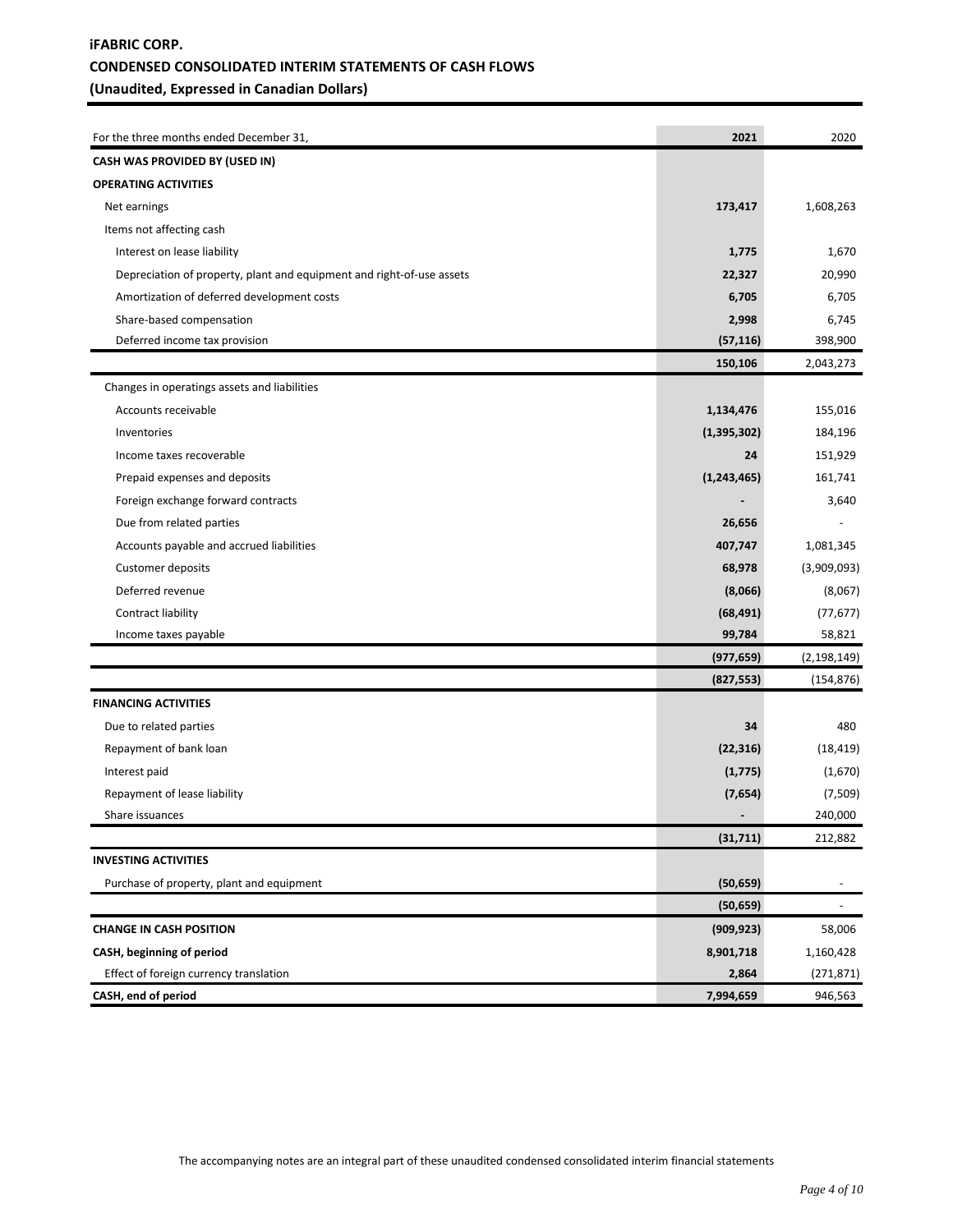#### **1. NATURE OF OPERATIONS**

iFabric Corp. ("iFabric or the Company") is a Canadian public company, incorporated under the Alberta Business Corporations Act and is domiciled in Canada. iFabric is listed on the Toronto Stock Exchange ("TSX") under the trading symbol "IFA" and on the OTC Markets under the trading symbol "IFABF". The head office is located at 525 Denison Street, Unit 1, Markham, Ontario, Canada.

The Company's principle activities relate to the business of designing and distributing women's intimate apparel as well as a range of complimenting accessories. The Company is also in the business of developing and distributing a range of innovative products and treatments that are suitable for application to textiles, plastics, liquids, and hard surfaces as well as finished performance apparel which integrate one or more such treatments. These products are designed to provide added benefits to the user.

#### **2. BASIS OF PREPARATION**

#### **(a) Statement of compliance**

These unaudited condensed consolidated interim financial statements have been prepared in accordance with IAS 34, Interim Financial Reporting ("IAS 34"), as issued by the International Accounting Standards Board ("IASB"). Certain information, in particular the accompanying notes, normally included in the audited annual consolidated financial statements prepared in accordance with International Financial Reporting Standards ("IFRS") has been omitted or condensed. Accordingly, these unaudited condensed consolidated interim financial statements do not include all the information required for full annual financial statements, and, therefore, should be read in conjunction with the audited annual consolidated financial statements and the notes thereto for the year ended September 30, 2021.

#### **(b) Seasonal fluctuations**

The interim period results of operations do not necessarily reflect results for the full fiscal year because of seasonal fluctuations that characterize the apparel and textiles industries.

#### **(c) Basis of measurement**

These unaudited condensed consolidated interim financial statements were prepared on a historical cost basis except for certain items which may be accounted for at fair value, as further discussed in the significant accounting policies of the most recent audited annual financial statements for the year ended September 30, 2021. All intercompany transactions and balances have been eliminated.

## **3. SUMMARY OF SIGNIFICANT ACCOUNTING POLICIES**

The significant accounting policies as disclosed in the Company's audited annual consolidated financial statements for the year ended September 30, 2021 have been applied consistently in the preparation of these unaudited condensed consolidated interim financial statements.

#### **4. ACCOUNTS RECEIVABLE**

|                                     | December 31,<br>2021 | September 30,<br>2021 |
|-------------------------------------|----------------------|-----------------------|
| Trade receivables                   | 5,326,163            | 6,434,597             |
| Allowance for discounts and rebates | (47, 911)            | (38, 132)             |
| Deferred rent asset                 | 38,163               | 43,447                |
| Grant receivable                    | $\qquad \qquad$      | 10,984                |
| Other                               | 2,005                | 2,000                 |
|                                     | 5,318,420            | 6,452,896             |

#### **5. INVENTORIES**

Inventories represent the carrying amount of merchandise for resale. During the three months ended December 31, 2021, the amount of inventories charged to net earnings was \$2,755,642 (2020 - \$4,483,267) and the amount of inventory writedowns were \$89,576 (2020 - \$0). There were no reversals of prior period write-downs of inventory.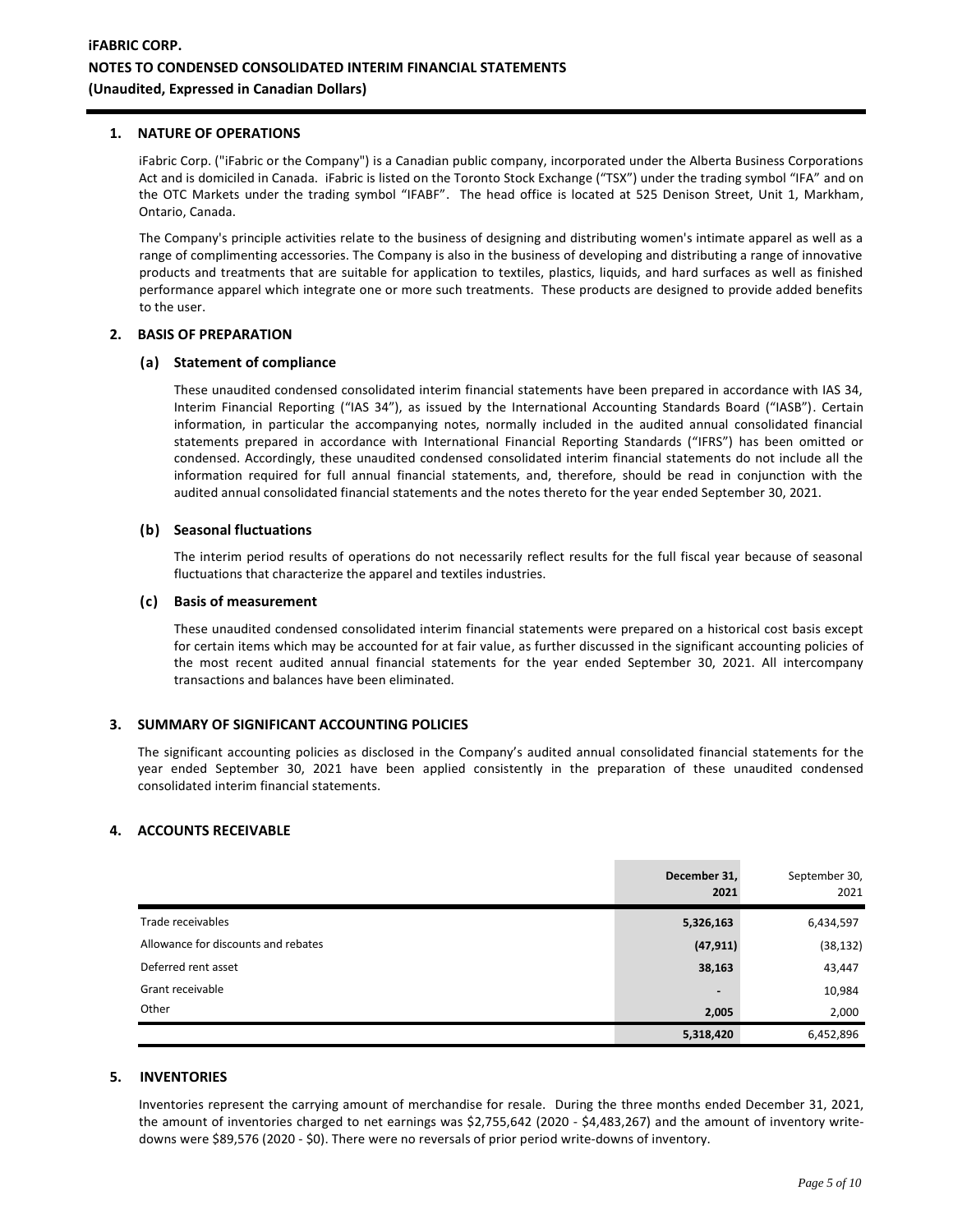### **6. PREPAID EXPENSES AND DEPOSITS**

|                                   | December 31,<br>2021 | September 30,<br>2021 |
|-----------------------------------|----------------------|-----------------------|
| Prepaid expenses and other assets | 203,541              | 103,530               |
| Deposits paid to suppliers (i)    | 5,774,276            | 4,630,822             |
|                                   | 5,977,817            | 4,734,352             |

(i) The Company entered into an agreement to purchase 1,000,000 N95 masks. The contract required full delivery by June 2020 but was partially fulfilled, with the supplier defaulting on the timing of the remaining delivery. The Company sourced these products from a different supplier to fulfill the order to its customer in Q1 2021. The Company is in process of seeking to recover its remaining deposit of USD \$2,905,000, plus liquidated damages of USD \$146,942, interest at the rate of 12% per annum calculated from the date of payment of the deposit, and reimbursement of the arbitration cost of RMB 445,902. No amounts have been accrued for damages or interest as at December 31, 2021.

## **7. DUE FROM RELATED PARTIES**

The amounts due from related parties represent a housing loan to an executive officer. The loan bears interest at a rate that is the greater of 1% per annum and the minimum interest rate per the Canada Revenue Agency, and is repayable in full by May 5, 2024. The fair market value of the loan using the applicable market interest rate would not result in a material adjustment to the carrying value of the loan, and as such, no adjustment has been made by the Company in this regard.

## **8. CREDIT FACILITIES**

Two of the Company's subsidiaries share a demand operating loan with a tier one Canadian bank available to a maximum of \$3,750,000, against which \$0 was outstanding as at December 31, 2021 (September 30, 2021 - \$0). The loan facility bears interest at either the bank's prime lending rate or USD base rate, as applicable, plus 0.75%. The purpose of the credit facility is to provide for ongoing operating requirements including the financing of accounts receivable and inventories. The facility is secured by a first-ranking all-indebtedness collateral mortgage in the amount of \$3,000,000 on land and buildings, a general security agreement, an assignment of rents, as well as guarantees from the Company and two of its subsidiary companies.

## **9. ACCOUNTS PAYABLE AND ACCRUED LIABILITIES**

|                            | December 31,<br>2021 | September 30,<br>2021 |
|----------------------------|----------------------|-----------------------|
| Trade payables             | 2,901,603            | 2,231,223             |
| Government remittances     | 21,786               | 57,391                |
| <b>Accrued liabilities</b> | 405,889              | 632,917               |
| Tenants deposits           | 19,914               | 19,914                |
|                            | 3,349,192            | 2,941,445             |

#### **10. BANK LOAN**

One of the Company's subsidiaries has a variable rate demand loan, payable in monthly payments of \$10,331 comprising principal and interest at a prime interest rate plus 0.75% per annum, amortized over a fifteen-year period ending February 28, 2032, and secured by a first-ranking all-indebtedness collateral mortgage in the amount of \$3,000,000 on land and buildings, a general security agreement, an assignment of rents, as well as guarantees from the Company and three of its subsidiary companies. The bank loan payable is owed by a subsidiary of the Company with a 25% non-controlling interest.

Management expects to pay the minimum monthly payments within the next twelve months.

Two of the Company's subsidiaries has a \$60,000 loan each for a total of \$120,000, which was funded by the Canada Emergency Business Account ("CEBA"). CEBA is interest free until December 31, 2022 with one third of the balance forgiven if two thirds of the balance is repaid by December 31, 2022. Management expects to pay the two thirds of the balance of \$120,000 of CEBA within the next 12 months.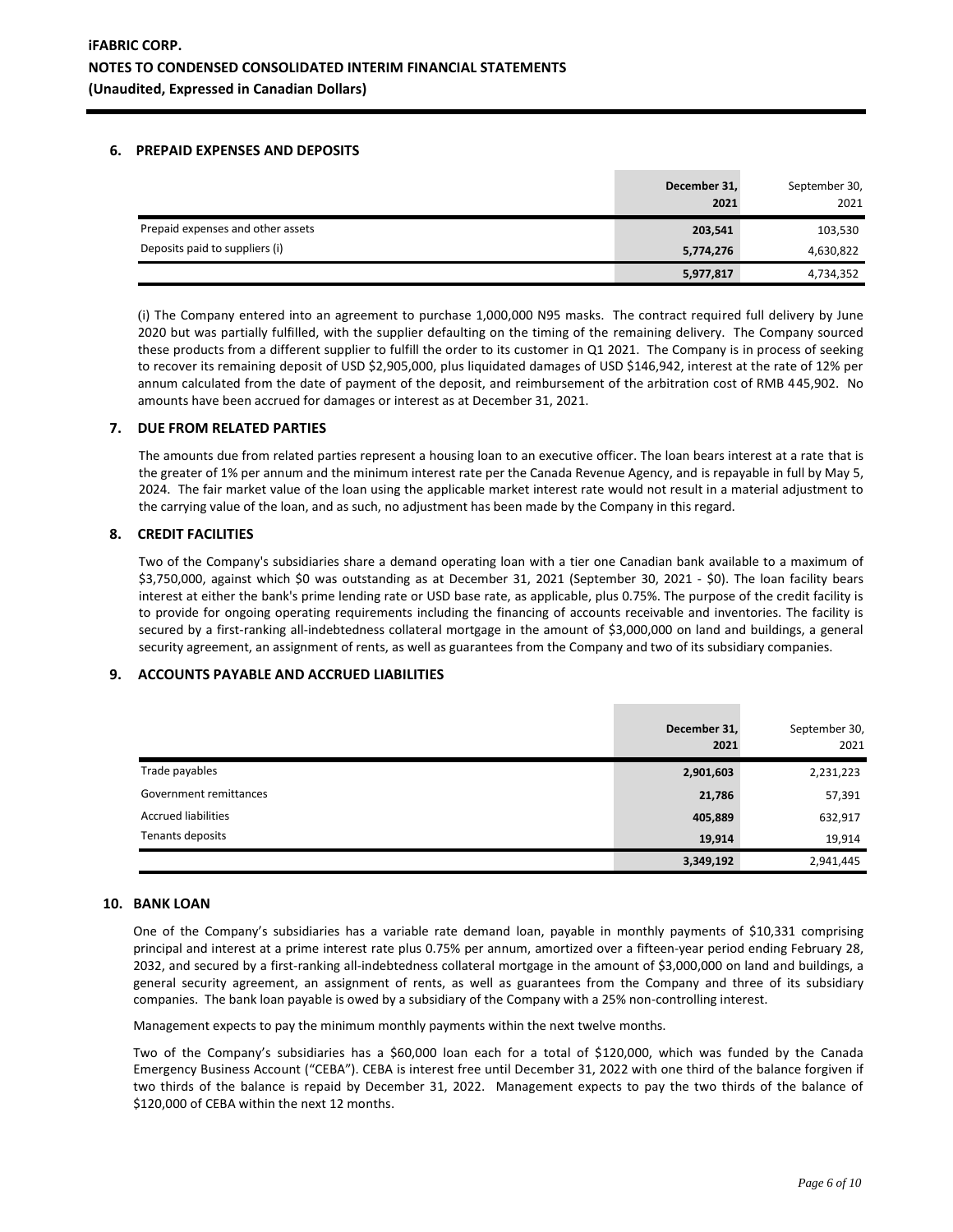#### **11. SEGMENTED INFORMATION**

The Company has three reportable operating segments, as described below. The reportable segments offer different products and services, and are managed separately because they require different marketing strategies, technologies, and resource allocations. For each of the operating segments, the CEO and CFO (the chief operating decision makers) review internal management reports on at least a quarterly basis. The following describes the operations in each of the reportable segments:

- Intimate Apparel: Includes the design and distribution of women's intimate apparel and accessories.
- Intelligent Fabrics: Includes the development and distribution of innovative products and treatments that are suitable for application to textiles, plastics, liquids, and hard surfaces as well as finished performance apparel which integrate one or more such treatments. These products are designed to provide added benefits to the user.
- Other: Includes leasing of property to group companies, related parties and third parties.

Inter-segment transactions are made at prices that approximate market rates.

| Three months ended December 31, 2021 | Intimate<br>Apparel | Intelligent |           | Corporate Items<br>Fabrics Other Segments and Eliminations | Consolidated |
|--------------------------------------|---------------------|-------------|-----------|------------------------------------------------------------|--------------|
| Revenue                              |                     |             |           |                                                            |              |
| Third party                          | 1,649,401           | 3,316,499   | 27,971    |                                                            | 4,993,871    |
| Inter-segment                        | ٠                   | 911.601     | 40,381    | (951, 982)                                                 |              |
| <b>Total Revenue</b>                 | 1,649,401           | 4,228,100   | 68,352    | (951, 982)                                                 | 4,993,871    |
| Earnings (loss) before income taxes  | (4,635)             | 415,906     | 28,777    | (88, 197)                                                  | 351,851      |
|                                      |                     |             |           |                                                            |              |
| Total assets                         | 5,272,413           | 13,186,815  | 3,028,407 | 6,791,525                                                  | 28,279,160   |
| <b>Total liabilities</b>             | 1,140,410           | 2,856,945   | 1,668,943 | 156,376                                                    | 5,822,674    |

|                                      | Intimate                 | Intelligent |           | Corporate Items                         |              |
|--------------------------------------|--------------------------|-------------|-----------|-----------------------------------------|--------------|
| Three months ended December 31, 2020 | Apparel                  |             |           | Fabrics Other Segments and Eliminations | Consolidated |
| Revenue                              |                          |             |           |                                         |              |
| Third party                          | 612,911                  | 6,880,019   | 27,971    | ٠                                       | 7,520,901    |
| Inter-segment                        | $\overline{\phantom{a}}$ | 299.134     | 41,240    | (340,374)                               |              |
| <b>Total Revenue</b>                 | 612,911                  | 7,179,153   | 69,211    | (340, 374)                              | 7,520,901    |
| Earnings (loss) before income taxes  | (18, 547)                | 1,983,235   | 31,329    | (29, 316)                               | 1,966,701    |
|                                      |                          |             |           |                                         |              |
| Total assets                         | 3,824,544                | 9,398,857   | 2,808,083 | 185.625                                 | 16,217,109   |
| <b>Total liabilities</b>             | 374.002                  | 3,124,492   | 1,758,989 | 31,618                                  | 5,289,101    |

The following summarizes external sales revenue for the Company by geographic operating segments:

| Three months ended December 31, | 2021      | 2020      |
|---------------------------------|-----------|-----------|
| External sales revenue          |           |           |
| Canada                          | 1,242,940 | 1,443,875 |
| <b>United States</b>            | 1,337,214 | 4,365,769 |
| United Kingdom                  | 70,651    | 19,843    |
| Southeast Asia and other        | 2,343,066 | 1,691,414 |
| Total                           | 4,993,871 | 7,520,901 |

All of the Company's non-current assets are located in Canada.

Approximately 60% of the Company's total sales were to three customers (2020 – 84%). Approximately 69% of the Company's total purchases were to four vendors (2020 – 91% ), one of which is related to a distributor of the Company.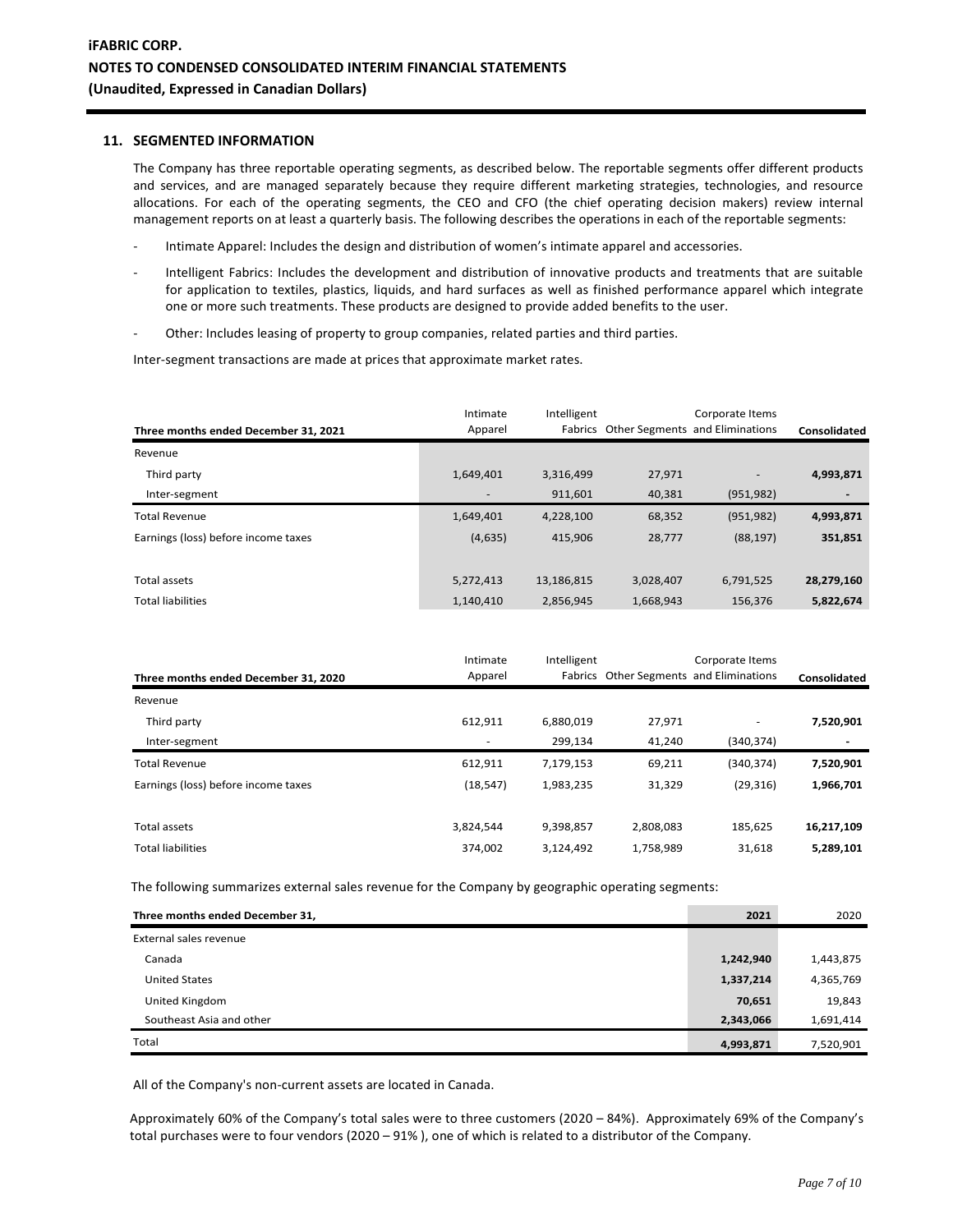#### **12. EARNINGS PER SHARE**

Basic earnings per share is calculated using the weighted average number of shares outstanding during the period. Diluted earnings per share is calculated to reflect the dilutive effect of warrants and stock options outstanding. The calculation of basic and diluted earnings per share is based on net earnings attributable to iFabric Corp.'s shareholders for the three months ended December 31, 2021 of \$167,960 (\$1,602,282 for the three months ended December 31, 2020). The number of shares used in the earnings per share calculation is as follows:

| Three months ended December 31.                                                     | 2021                  | 2020                    |
|-------------------------------------------------------------------------------------|-----------------------|-------------------------|
| Weighted average number of shares outstanding - basic<br>Dilutive effect of options | 29,624,467<br>772.112 | 26.493.141<br>1,101,069 |
| Weighted average number of shares outstanding - diluted                             | 30,396,579            | 27.594.210              |

For the three months ended December 31, 2021 and 2020, 85,000 options were excluded from the calculation of diluted earnings per share as these instruments were deemed to be anti-dilutive. For the three months ended December 31, 2021, 2,948,717 warrants were excluded from the calculation of diluted earnings per share as these instruments were deemed to be anti-dilutive  $(2020 - 0)$ .

## **13. CAPITAL STOCK**

## **(a) Authorized, issued and outstanding**

Authorized: Unlimited number of common shares

|                                                     | Number of     | Common share |
|-----------------------------------------------------|---------------|--------------|
|                                                     | common shares | capital      |
| Balance at September 30, 2021 and December 31, 2021 | 29,624,467    | 13,585,774   |

|                                                                 | Number of<br>common shares | Common share<br>capital |
|-----------------------------------------------------------------|----------------------------|-------------------------|
| Balance at September 30, 2020                                   | 26,475,750                 | 3,282,276               |
| Shares issued pursuant to excercise of stock options            | 100.000                    | 240,000                 |
| Ascribed value credited to share capital on exercise of options | $\overline{\phantom{0}}$   | 119,000                 |
| Balance at December 31, 2020                                    | 26,575,750                 | 3,641,276               |

#### **(b) Stock option plan**

The Company has reserved 10% of the issued and outstanding common shares for issuance under its stock option plan. The status of the Company's stock option plan is summarized as follows:

|                                                     | Number of stock<br>options | Weighted average<br>exercise price |
|-----------------------------------------------------|----------------------------|------------------------------------|
| Balance at September 30, 2021 and December 31, 2021 | 1,629,000                  | 1.58                               |
|                                                     | options                    | exercise price                     |
| Balance at September 30, 2020                       | 1,829,000                  | 1.56                               |
| Exercised, during the period                        | (100,000)                  | 2.40                               |
| Balance at December 31, 2020                        | 1,729,000                  | 1.51                               |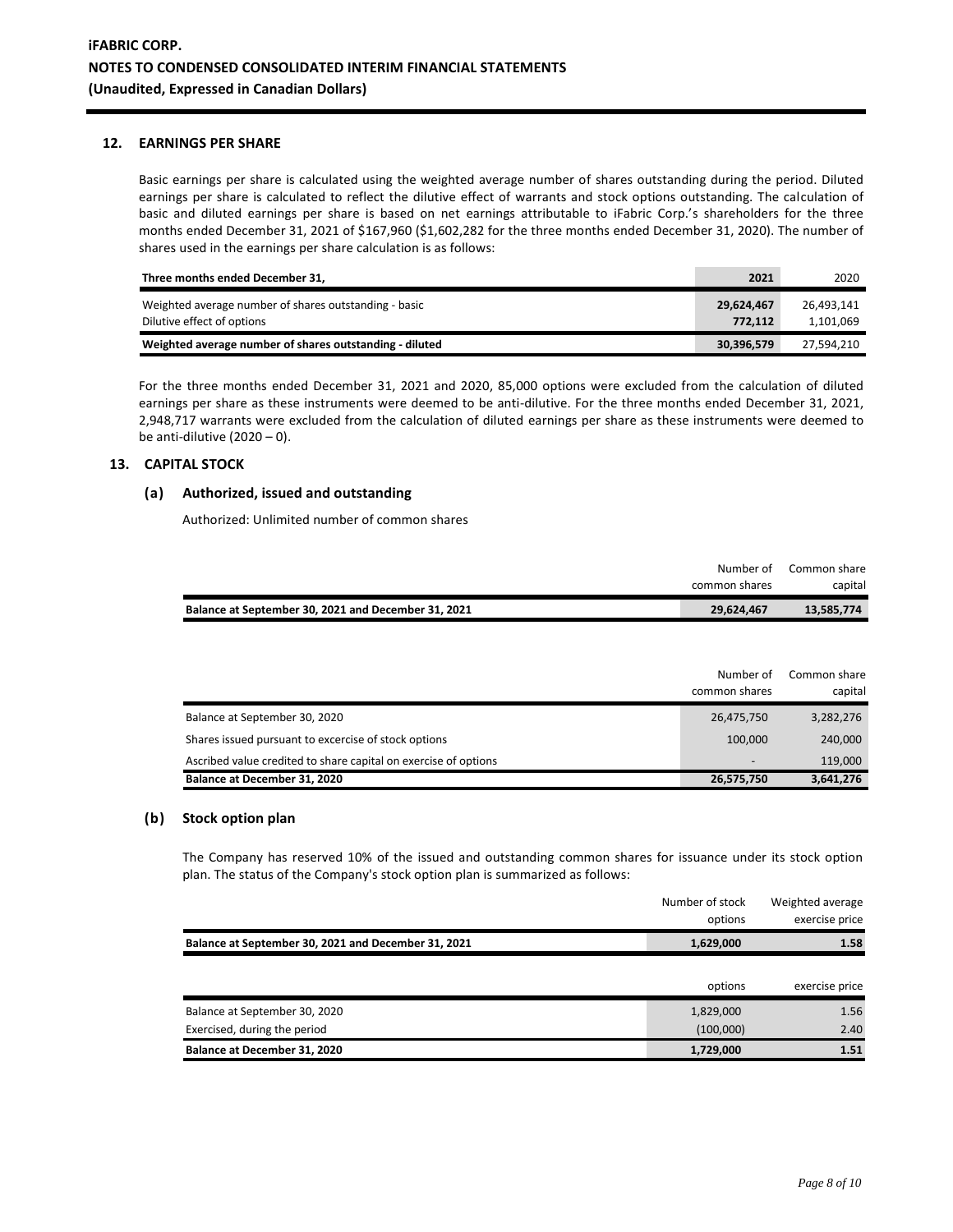## **13. CAPITAL STOCK,** *continued*

As of December 31, 2021, the following options were outstanding and exercisable:

|                  | <b>Options Outsanding</b> |                                  |                  | <b>Options Exercisable</b> |                                  |
|------------------|---------------------------|----------------------------------|------------------|----------------------------|----------------------------------|
|                  |                           | Weighted<br>average<br>remaining | Weighted         |                            | Weighted                         |
|                  | Number of stock           | contractual life                 | average exercise |                            | Number of stock average exercise |
| Expiry date      | options                   | (years)                          | price            | options                    | price                            |
| January 16, 2023 | 794,000                   | 1.04                             | 0.40             | 794,000                    | 0.40                             |
| April 1, 2024    | 75,000                    | 2.25                             | 4.15             | 75,000                     | 4.15                             |
| May 6, 2025      | 100,000                   | 3.35                             | 2.70             | 100,000                    | 2.70                             |
| June 5, 2027     | 450,000                   | 5.43                             | 2.40             | 400,000                    | 2.40                             |
| April 7, 2030    | 200,000                   | 8.27                             | 2.70             | 200,000                    | 2.70                             |
| June 30, 2025    | 10,000                    | 3.50                             | 6.05             | 10,000                     | 6.05                             |
|                  | 1,629,000                 | 3.35                             | 1.58             | 1,579,000                  | 1.56                             |

#### **(c) Warrants**

The following table summarizes warrants that have been issued, exercised, or expired during the years presented:

|                                                   | warrants  | Weighted<br>Number of average exercise<br>price |
|---------------------------------------------------|-----------|-------------------------------------------------|
| Balance, September 30, 2021 and December 31, 2021 | 2,948,717 | 4.60                                            |
|                                                   |           | Weighted                                        |
|                                                   |           | Number of average exercise                      |
|                                                   | warrants  | price                                           |
| Balance, September 30, 2020 and December 31, 2020 |           |                                                 |

#### **(d) Compensation options**

The following tables summarize changes in the status of the Company's outstanding compensation options:

|                                                   | Number of<br>compenation<br>options | Weighted<br>average exercise<br>price |
|---------------------------------------------------|-------------------------------------|---------------------------------------|
| Balance, September 30, 2021 and December 31, 2021 | 176,923                             | 3.90                                  |
|                                                   |                                     |                                       |
|                                                   | Number of                           | Weighted                              |
|                                                   | compensation                        | average exercise                      |
|                                                   | options                             | price                                 |
| Balance, September 30, 2020 and December 31, 2020 |                                     |                                       |

## **14. COMMITMENTS**

In terms of a worldwide license agreement, the Company has the right to use trademarks in connection with the manufacture, marketing, sale and distribution of certain licensed products. During the license term, the Company is required to pay a quarterly royalty on its net sales as defined in the agreement, on all products sold under the licensed marks. The effective royalty rates vary depending on the distribution channel and range from 0%-10%. Minimum annual royalties have been established for the balance of the contract period ending December 31, 2022 and 2023 in U.S. dollar amount of \$160,000 and \$200,000 respectively. In addition, the Company is required to pay an advertising fee of 1%-2%, depending on the distribution channel, payable quarterly, on its net sales as defined in the agreement, for promotion of the licensed products. The license term is in effect until December 31, 2023.